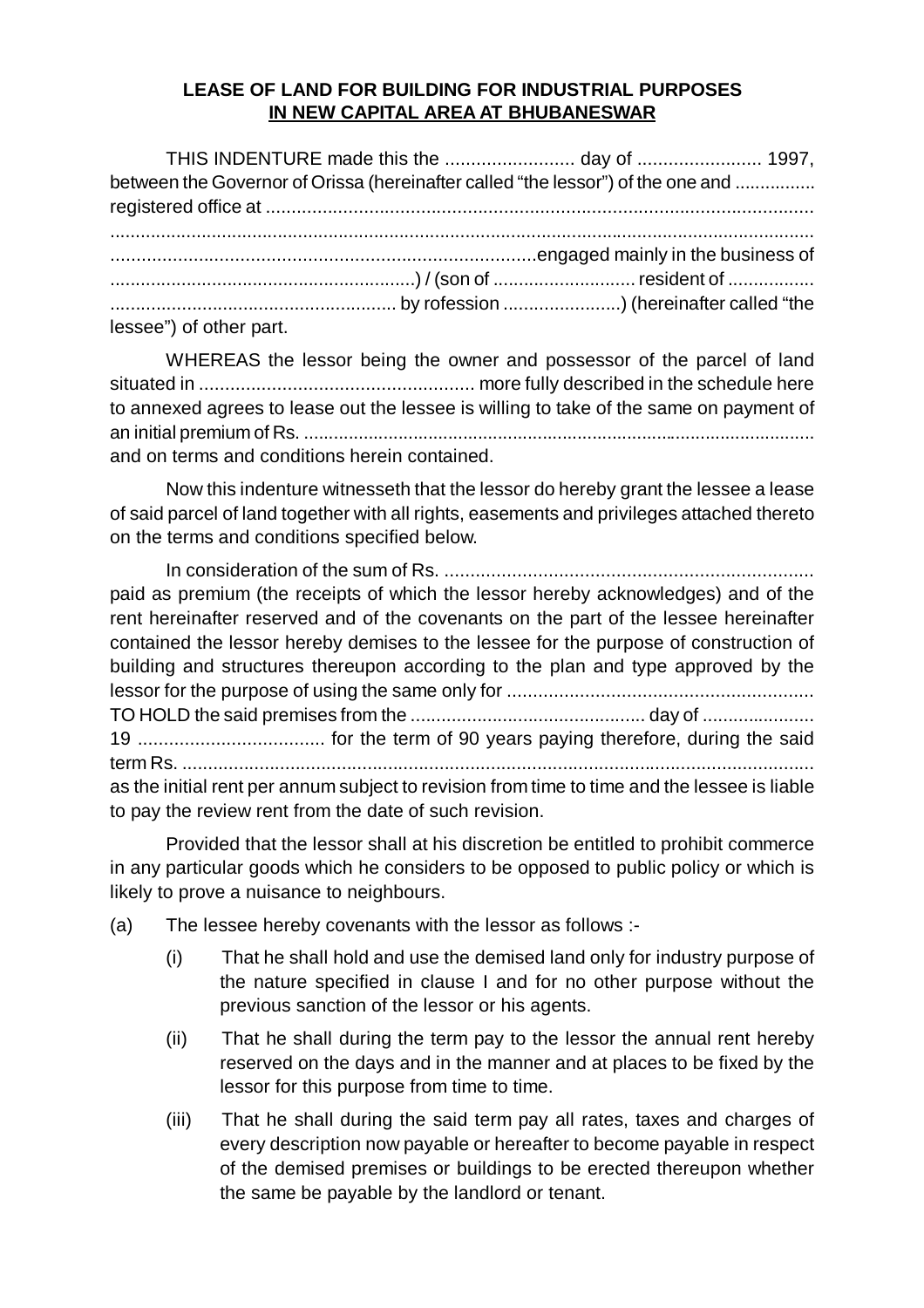- (iv) The he shall at his own expenses and with the previous permission in writing of the lessor erect upon the land leased in a substantial and workmanlike manner with new and sound materials and to the land leased in a substantial and workmanlike manner with new and sound materials and to the satisfaction of the lessor or his authorised representative structures for use as ....................................................... with all requisite and proper walls, sewers, drains and other conveniences as shall be approved by the lessor or his authorised representative and shall complete the same in all respects fit for the aforesaid purpose within 36 months from the date hereof or within such further time, if any, as the lessor may allow.
- (v) That he shall not erect or build or permit to be erected or build on the demised premises any building other than that specified in a plan approved by the lessor nor make an addition to any existing building or structures at any time except with the written approval of the lessor.
- (vi) That he shall conform to all rules, regulations and bye-laws of the 'Municipal Corporation / B.D.A., Bhubaneswar or such other local authority for the area as may hereafter be constituted relating to roads, buildings, public health, safety, convenience and sanitation which may for the time being be enforced.
- (vii) That the shall make all sanitary and conservancy arrangements for the labour employed on the said land and shall pay the local authority exprnses, if any, incurred on his account by the said authority for making such arrangements on his behalf.
- (viii) That the building and the structures, during construction, shall be open to inspection by the lessor or his authorised representative. When a defect is noticed either in the construction or in quality of materials used for it or when there is a change of design or deviation of the plan without the preious approval of the lessor the lessee shall upon receipt of notice in writing from the lessor, remove the defect within the period specified therein.
- (ix) That no act, shall be done or caused to be done on the said land or building which is likely to be or become a nuisance or a dispargement, annoyance or inconvenience to the lessor or to the other lessees in the neighbourhood.
- (x) That all mines, mineral products, buried treasure, coal peroleum, oil and quarries whatsoever in, under or within the said land shall be the property of the lessor.
- (xi) That if the lessor, at any time, before the expiry of the lease desires for any public purpose to resume the holding or any part thereof the lessee shall vacate it or the part required within three months from the notice in writing given by the lessor for the purpose in which case and in case of determination of this lease under clause 4.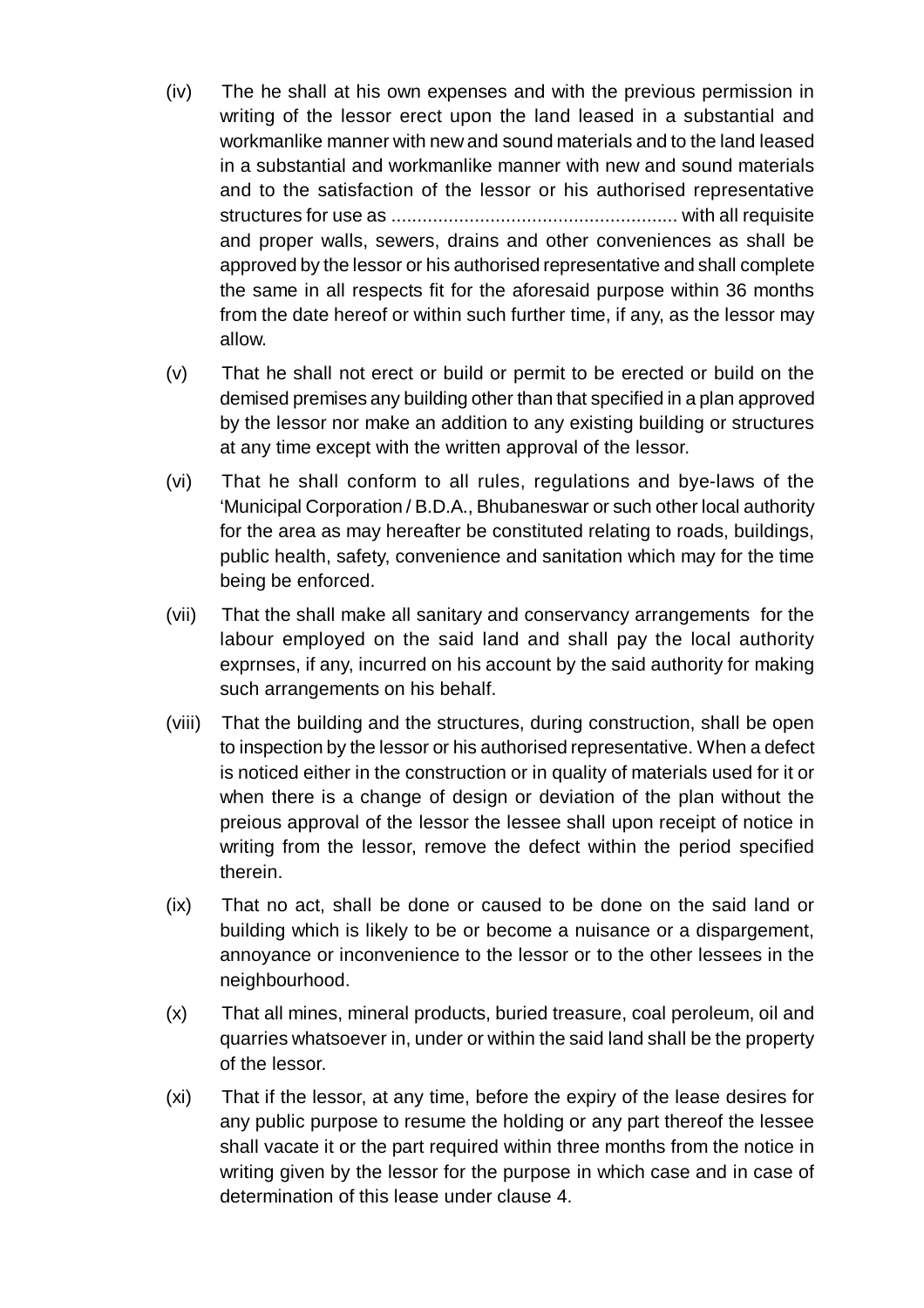(i) the lessee shall be entitled to reasonable compensation for any building structure or other improvements what he may have made with the written consent of the lessor. He shall be entitled to compensation on account of the loss of use and occupation of the holding which may be fixed at such amount which may be considered equitable according to the circumstances of each case :

Provided that particularly in case of re-entry for breach or non-observance of any of the covenants laid down in sub-clauses (v) and (xiv), (xvii) and (xviii) of clause 2 the lessee shall not be entitled to any compensation or the land or the buildings or other structures erected by him on the land except being at liberty to remove the materials of such buildings or structures as laid down in clause 4 (I) hereafter.

- (xii) That all sums of money due to the lessor or any account under these presents, shall be recoverable by the lessor in addition to any other remedy open to him as a public demand under the Orissa Public Demand Recovery Act, 1962 (Orissa Act, IV of 1963). In the event of the lessee not paying any installment of rent on or before the date fixed for the purpose, he shall in addition to the arrears pay interest at the rat eof 6-1/2 percent per annum or at such rate as would be fixed by Government from time to time as such arrears.
- (xiii) That the lessee shall keep intact and well defined the boundaries of the holding and shall point them out for inspection when required by the lessor or to do so to any officer or person duly authorised by him in writing in that behalf.
- (xiv) That he shall not without the consent in writing of the lessor use or permit the use of the said land for any purpose other than that for whih it is leased or shall not transfer the said plot without such consent provided that no such consent to transfer the lease by way of sale or gift shall be given by the lessor unless the lessee pays such amount as may be decided by the Government from time to time as consent fee.
- (xv) That during the continuance of the lease, the lessee shall maintain the premises and all buildings and structures thereon in sanitary condition and in good substantial state or repair to the satisfaction of the lessor or his representative.
- (xvi) That in the event of the demised premises being destroyed or substantially destroyed by fire, storm or any other cause to rebuild within such period after destruction as may be fixed by the lessor in a substantial and workmanlike manner at his own cost and expense on the said land in Industrial building with necessary outhouses boundary walls, sewers, drains and latrines in accordance with plans elevations and specifications approved and signed by the lessor and under the inspectiona nd to the satisfaction of the lessor.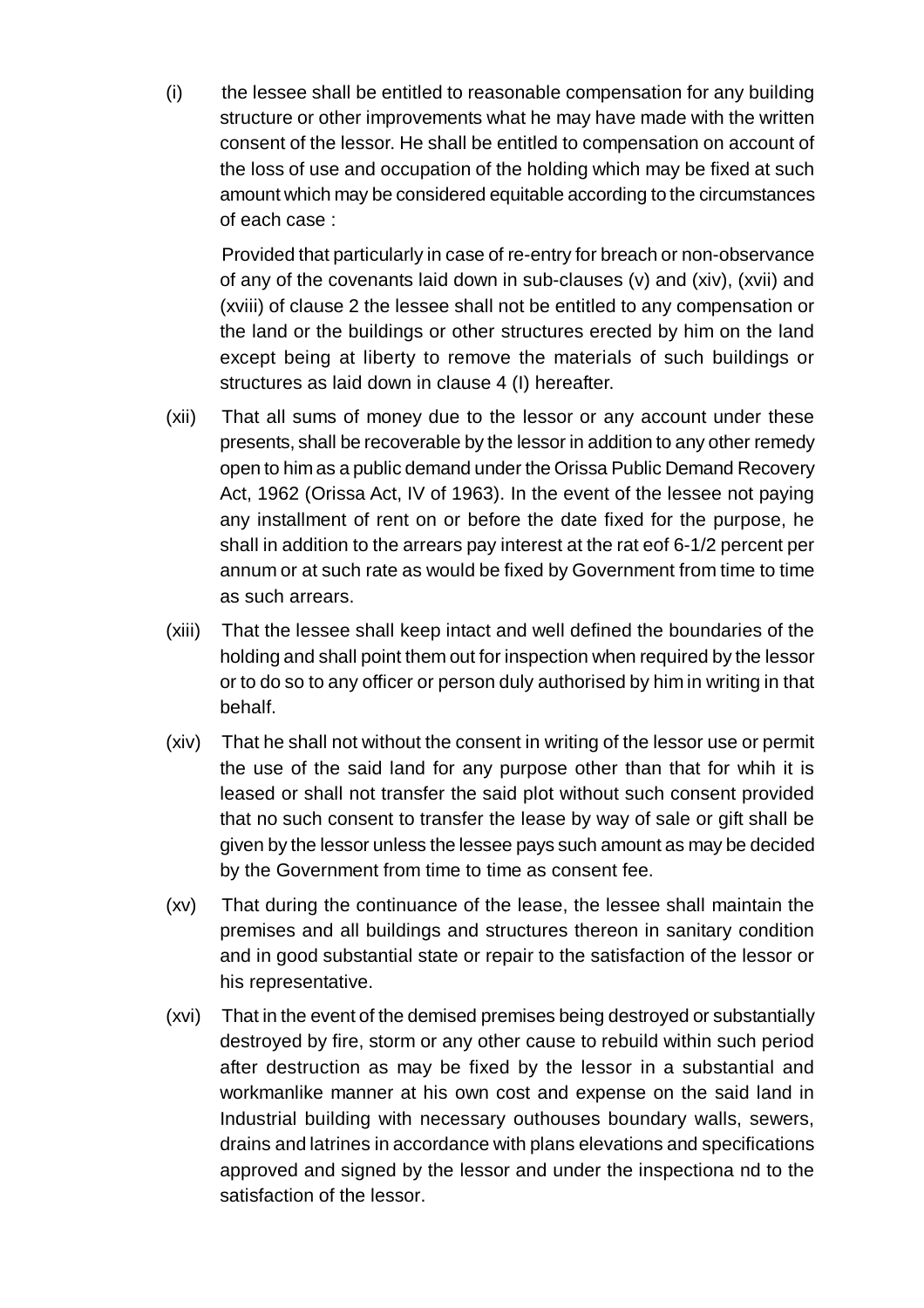- (xvii) That not to keep or store any dangerous or inflammable substances or keep for sale or storage and intoxicating liquors on or in the demised premises or keep any cattle or animals in profit thereon without the previous consent in writing of the lessor or to use the demised premises for any purpose which in the opinion of the lessor may be a source of nuisance or annoyance to the tenance or the occupiers of the adjoining or neighbouring premises.
- (xviii) That not to use he demised land or any part thereof for agricultural or horticulturalpurposes or for other business of a nature likely to prove a nuisance or inconvenience to the neighbouring residence or to the public in general or for any other purpose whatsoever neighbouring residence or to the public in general or for any other purpose whatsoever except for the purpose of ................................ Industry.
- (3) The lessor hereby covenants with the lessee as follows :
	- (i) That the lessee paying the rent hereby reserved and perform all the covenants herein contained, shall hold and enjoy the demised premises during the said term without any unlawful interruption by the lessor or any other person whatsoever.
- (4) PROVIDED ALWAYS IT IS HEREBY EXPRESSLY AGREED by the between the parties hereto as follows :-
	- (i) That whenever any part of the rent hereby reserved shall be in arrears for 6 months after the due date or there shall be a breach of any of the covenants by the lessee herein contained the lessor may re-enter on the demised premises and determine lease in which case the lessor may by notice, in writing require the ex-lessee to remove within a reasonable time any building or structure which may have been commenced and not completed or the materials which may have been collected on the leased land, and if he fails to comply with such notice the lessor after giving a further notice in writing specifying a time not less than 3 months from the date of the service of the notice within which such buildings or materials shall be removed, may cause such removal to the effected and recover the cost thereof from him.
	- (ii) That the tenancy hereby created shall be determinable at the option of the lessor, or the lessee by giving to the other party - three calendar months notice in writing.
- (5) That the expression "lessor" hereinbefore used shall include his agent and the owner for the time being of the lessor interest in the demised premises as the case may be and the expression "lessee" hereinbefore used shall include his heirs, executors, administrators and permitted assigns.